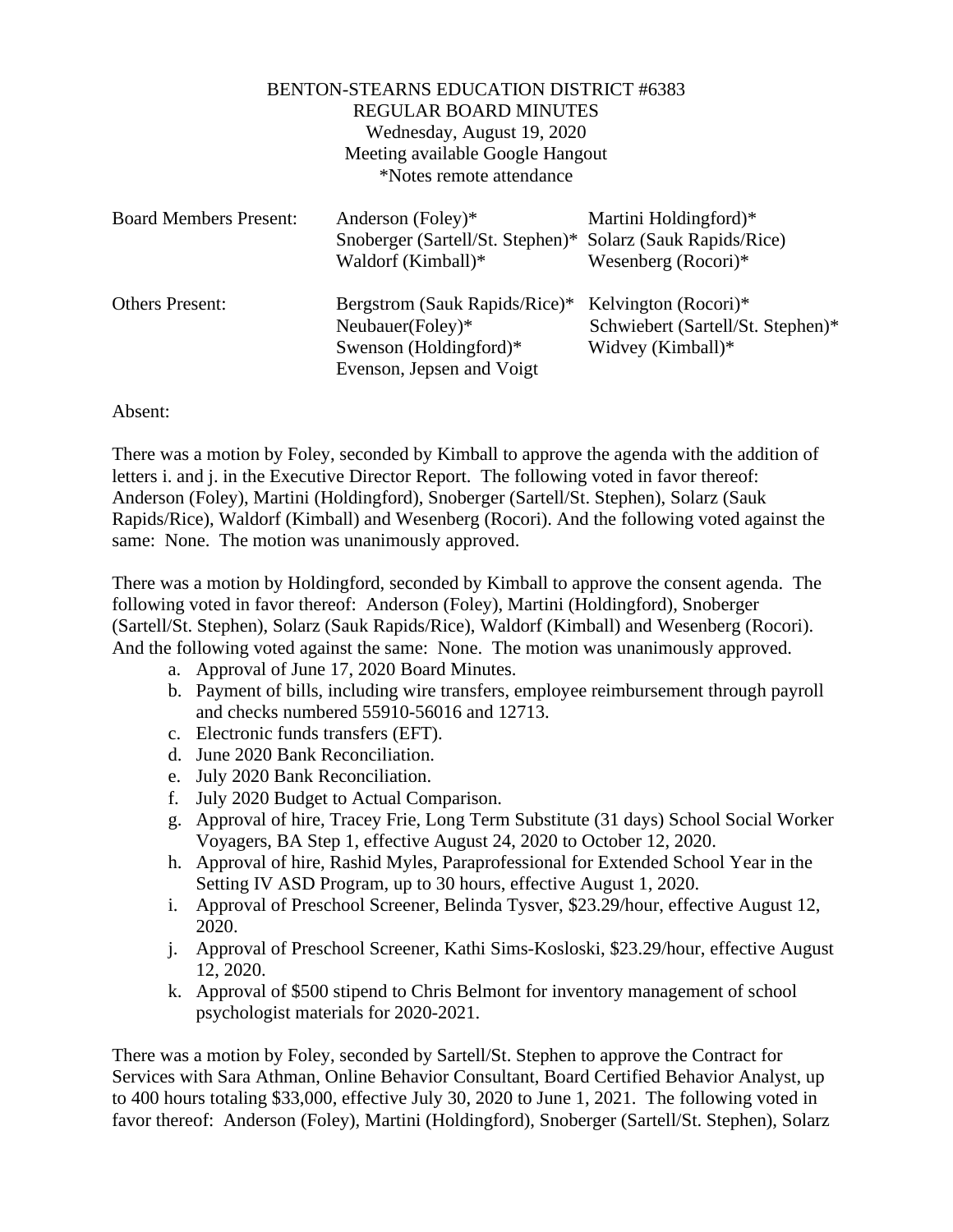(Sauk Rapids/Rice), Waldorf (Kimball) and Wesenberg (Rocori). And the following voted against the same: None. The motion was unanimously approved.

There was a motion by Foley, seconded by Holdingford to approve the Contract for Services with Susan Knopik, Licensed School Psychologist (Long Term Substitute), up to 165 hours, \$60/hour, effective August 19, 2020 to September 30, 2020. The following voted in favor thereof: Anderson (Foley), Martini (Holdingford), Snoberger (Sartell/St. Stephen), Solarz (Sauk Rapids/Rice), Waldorf (Kimball) and Wesenberg (Rocori). And the following voted against the same: None. The motion was unanimously approved.

There was a motion by Sartell/St. Stephen, seconded by Kimball to approve 5 additional contract days for the Setting IV Intake Facilitator. Estimate cost is \$1,964 plus benefits. The following voted in favor thereof: Anderson (Foley), Martini (Holdingford), Snoberger (Sartell/St. Stephen), Solarz (Sauk Rapids/Rice), Waldorf (Kimball) and Wesenberg (Rocori). And the following voted against the same: None. The motion was unanimously approved.

There was a motion by Foley, seconded by Sartell/St. Stephen to approve a \$500 stipend for mentors of new licensed staff. The following voted in favor thereof: Anderson (Foley), Martini (Holdingford), Snoberger (Sartell/St. Stephen), Solarz (Sauk Rapids/Rice), Waldorf (Kimball) and Wesenberg (Rocori). And the following voted against the same: None. The motion was unanimously approved.

There was a motion by Sartell/St. Stephen, seconded by Holdingford to approve the transfer from the General Fund to the Food Service Fund in the amount of \$4,185.88 to cover the 2019-2020 deficit. The following voted in favor thereof: Anderson (Foley), Martini (Holdingford), Snoberger (Sartell/St. Stephen), Solarz (Sauk Rapids/Rice), Waldorf (Kimball) and Wesenberg (Rocori). And the following voted against the same: None. The motion was unanimously approved.

There was a motion by Holdingford, seconded by Sartell/St. Stephen to approve the 2020-2021 Safe Learning Plan for Benton-Stearns Education District. The following voted in favor thereof: Anderson (Foley), Martini (Holdingford), Snoberger (Sartell/St. Stephen), Solarz (Sauk Rapids/Rice), Waldorf (Kimball) and Wesenberg (Rocori). And the following voted against the same: None. The motion was unanimously approved.

## Member Anderson (Foley) introduced the following resolution and moved its adoption: ADOPTION OF BASE LEARNING MODEL FOR THE 2020-2021 SCHOOL YEAR AND OTHER COVID-19 RELATED MATTERS

WHEREAS**,** Minnesota Statutes Section 123B.09 vests the care, management, and control of independent districts in the school board; and

WHEREAS, the Executive Director of Benton-Stearns Education District #6383 [hereinafter the "Executive Director"] is responsible for the management of the schools, the administration of all School District policies, and is directly accountable to the School Board; and

WHEREAS**,** when responsibilities are not specifically prescribed nor School District policy applicable, the Executive Director shall use personal and professional judgment, subject to review by the School Board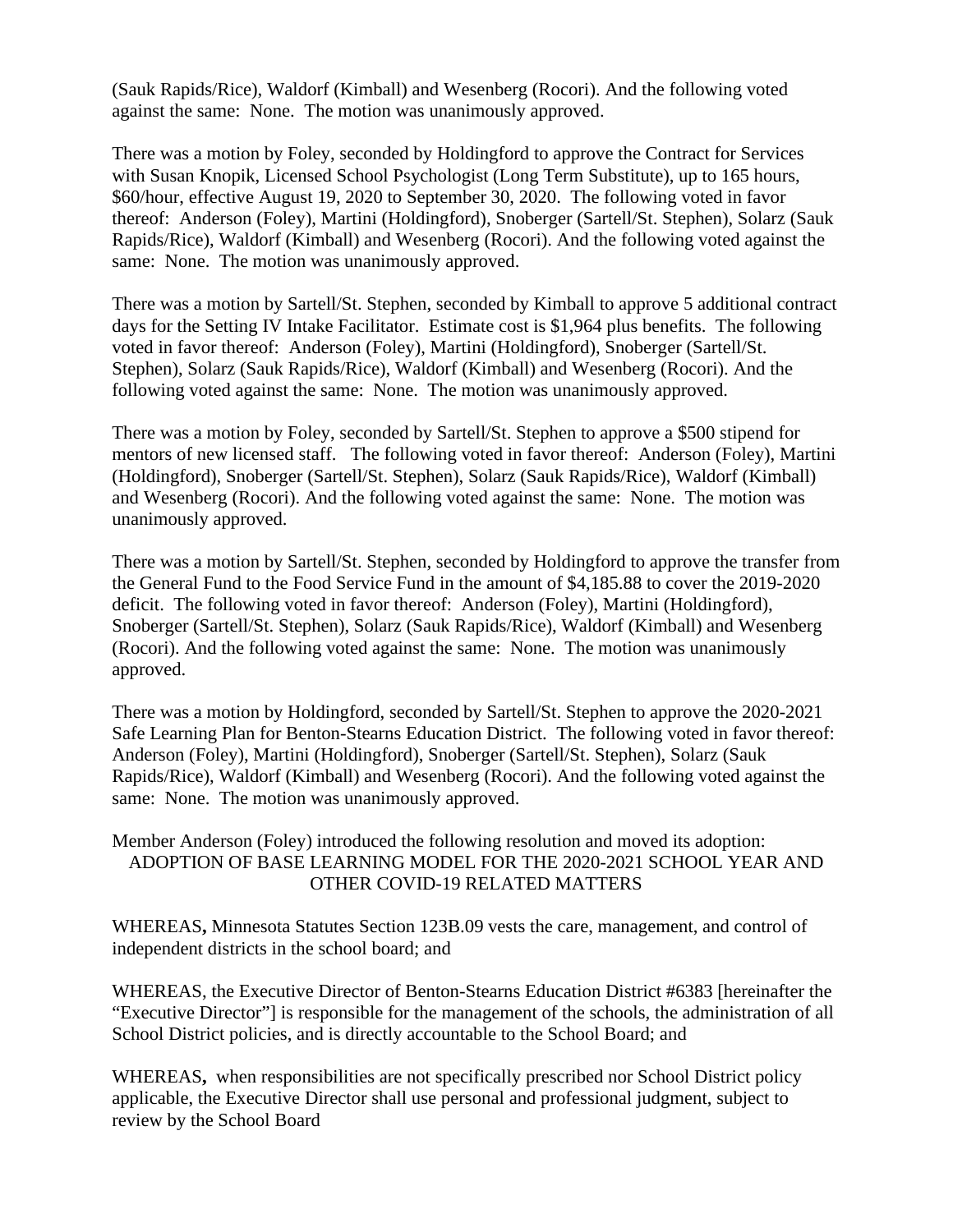WHEREAS, on March 13, 2020, Minnesota Governor Tim Walz issued Emergency Executive Order 20-01, which declared a peacetime emergency in Minnesota in response to the COVID-19 pandemic; and

WHEREAS, on July 30, 2020, Minnesota Governor Tim Walz issued Emergency Executive Order 20-82 and the Safe Learning Plan for 2020-2021 (the "Safe Learning Plan"), which set forth five Learning Models (in-person learning for all, in-person learning for elementary students and hybrid learning for secondary students, hybrid learning for all students, hybrid learning for elementary students and distance learning for secondary students, and distance learning) and authorized all school districts in the State of Minnesota to select and implement an appropriate base Learning Model in accordance with, and subject to, the Safe Learning Plan; and

WHEREAS, the Minnesota Department of Education ("MDE") has issued and may continue to issue written guidance for Minnesota schools on educational issues related to COVID-19; and

WHEREAS, the Minnesota Department of Health ("MDH") has issued and may continue to issue written guidance for Minnesota schools on public health issues related to COVID-19; and

WHEREAS, the Executive Director and the administration of the School District have conferred with the School Board regarding the available Learning Models, the current MDE and MDH requirements for each, and other relevant information; and

WHEREAS, based upon the collective consideration of these factors, the Executive Director has recommended to the School Board that Learning Model 2 (in person for elementary students and the ASD program and hybrid learning for secondary students and the early intervention program) will be the base Learning Model to be implemented in the Benton-Stearns Education District programs at the commencement of the 2020-2021 school year.

NOW, THEREFORE, BE IT RESOLVED, by the School Board of Benton-Stearns Education District #6383 as follows:

Section 1: The Executive Director is hereby directed to implement the following base Learning Model to open the 2020-2021 school year: Learning Model 2 (in person for elementary students and the ASD program and hybrid learning for secondary students and the early intervention program).

Section 2: The Executive Director is hereby authorized, after consultation with the School Board Chair and notification to the School Board, to select and implement a different Learning Model for the School District or any specific school buildings without School Board action if the Executive Director reasonably believes that prompt implementation of a different Learning Model is necessary, and that constraints of time and public health considerations render it impractical to hold a School Board meeting to approve the implementation. The Learning Model selected and implemented by the Superintendent shall continue in effect unless and until the School Board, in consultation with the Superintendent and appropriate school district staff and public health officials, deems it in the best interest of the School District and its students to implement a different Learning Model.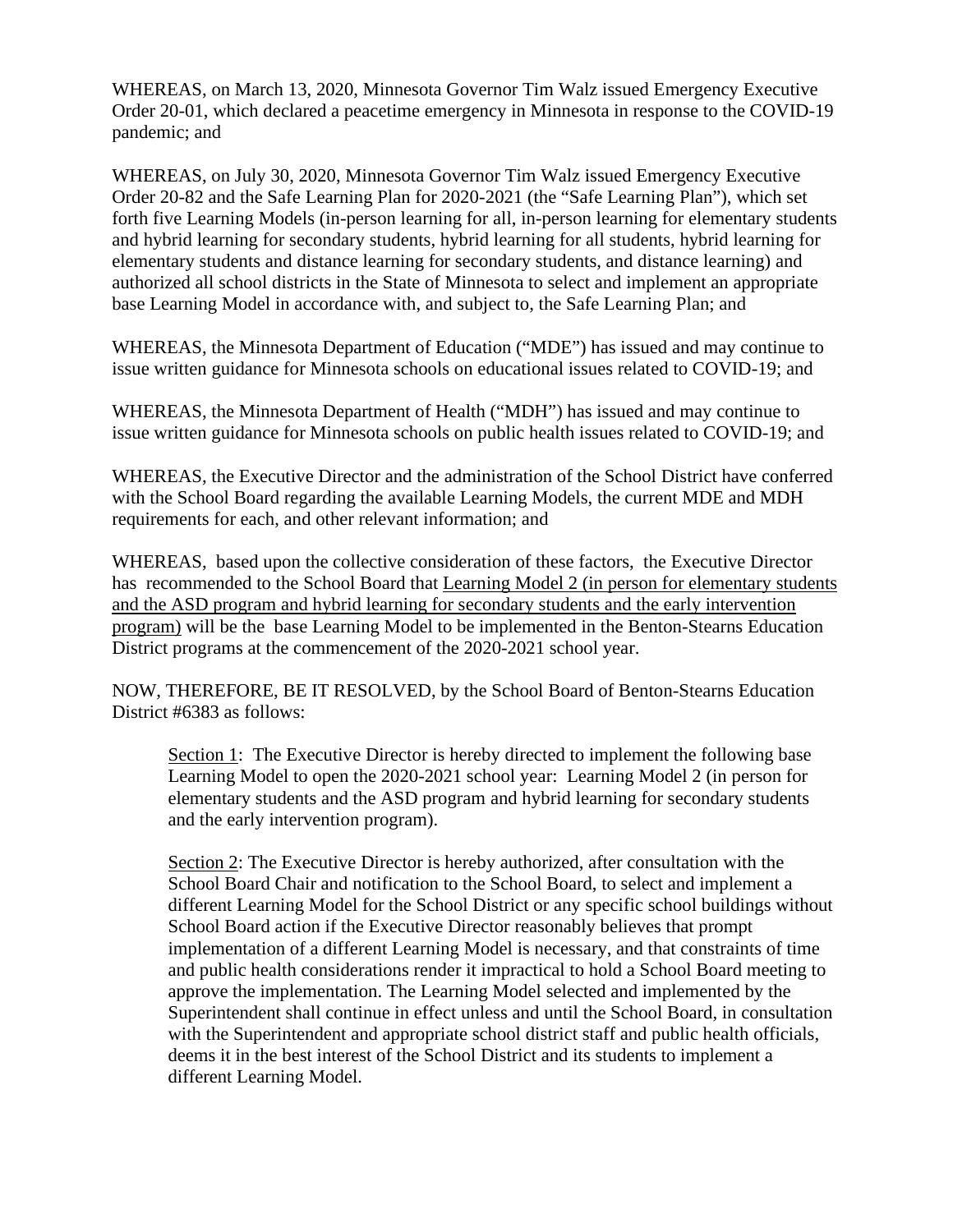Section 3: The Executive Director will provide regular updates to the School Board regarding the School District's efforts to implement COVID-19 related educational and public health guidance issued by the MDE and the MDH, respectively.

The motion for the adoption of the foregoing resolution was duly seconded by Martini (Holdingford) and upon vote being taken thereon, the following voted in favor thereof: Anderson (Foley), Martini (Holdingford), Snoberger (Sartell/St. Stephen), Solarz (Sauk Rapids/Rice), Waldorf (Kimball) and Wesenberg (Rocori). The following voted against the same: None. Whereupon said resolution was declared duly passed and adopted.

There was a motion by Sartell/St. Stephen, seconded by Foley to approve Policy 808 COVID-19 Face Covering Policy. The following voted in favor thereof: Anderson (Foley), Martini (Holdingford), Snoberger (Sartell/St. Stephen), Solarz (Sauk Rapids/Rice), Waldorf (Kimball) and Wesenberg (Rocori). And the following voted against the same: None. The motion was unanimously approved.

There was a motion by Sartell/St. Stephen, seconded by Kimball to approve a Licensed School Nurse .20 FTE position at the Setting IV Programs. The following voted in favor thereof: Anderson (Foley), Martini (Holdingford), Snoberger (Sartell/St. Stephen), Solarz (Sauk Rapids/Rice), Waldorf (Kimball) and Wesenberg (Rocori). And the following voted against the same: None. The motion was unanimously approved.

There was a motion by Sartell/St. Stephen, seconded by Holdingford to approve the Designation of the Identified Official with Authority (IoWA) for the Education Identity Access Management (EDIAM) Security System as Alicia Jepsen, Executive Director,

[ajepsen@bentonstearns.k12.mn.us,](mailto:ajepsen@bentonstearns.k12.mn.us) EDIAM user ID aljepsen to act as the (IoWA) for Benton-Stearns Education District #6383. The following voted in favor thereof: Anderson (Foley), Martini (Holdingford), Snoberger (Sartell/St. Stephen), Solarz (Sauk Rapids/Rice), Waldorf (Kimball) and Wesenberg (Rocori). And the following voted against the same: None. The motion was unanimously approved.

Executive Director and Assistant Director Updates and Reports

- a. 2019-2020 Restrictive Procedures Summary Data
- b. MA Billing Revenue Update
- c. Facility Update
- d. Monitoring Update Corrective Action Plans for 2020-2021
- e. Back to School Training in Districts
- f. SPED 101 Training
- g. Handle With Care and CPI Update
- h. Legal Update Osseo Case
- i. 2020-2021 Property/Liability/Workers Compensation Insurance Premium Update
- j. 2020-2021 CEIS Plan Update

There was a motion by Anderson, seconded by Sartell/St. Stephen to adjourn the regular board meeting at 4:46 p.m. The following voted in favor thereof: Anderson (Foley), Martini (Holdingford), Snoberger (Sartell/St. Stephen), Solarz (Sauk Rapids/Rice), Waldorf (Kimball) and Wesenberg (Rocori). And the following voted against the same: None. The motion was unanimously approved.